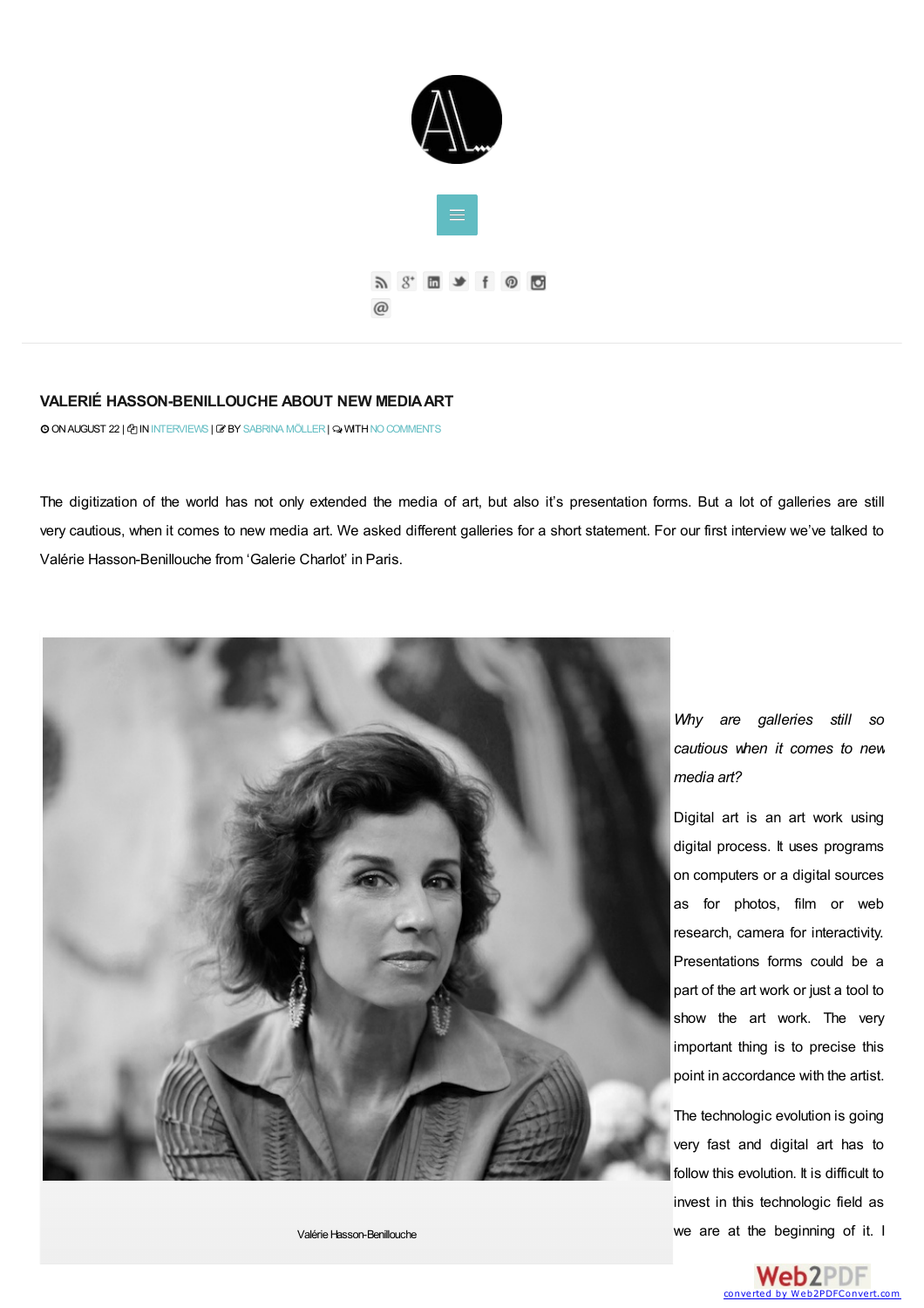#### restorer.

It is always very frightening to believe in new art fields which has not been very explored and is still unknown by most of us. Historical experiences in all domains, art, science… proved this phenomenon.

## Do you think that it is a problem, that the physical space of the gallery talkes the digital and internet based artworks out of *their natural screen medium ?*

Digital works will have to follow the technologic evolution regarding the will of each artist. As paintings or photographs need to be restored, digital work will need the same precautions.

## *Are the collectors still not ready?*

Collectors are still rare but digital works are exhibited in the most contemporary museums or art center and now in auctions, increase the interest and moderate the fear of the challenging collectors.



Exhibition View Galerie Charlot, Paris ©GalerieCharlot

# *What are the problems, if an ordinary gallery has to catch up with the newest technology?*

Galleries who would like to develop their business in digital art will have to learn a different approach of art, an immaterial art field.

*Will the online gallery displace the traditional gallery with it's real exhibition space?*

The galleries will have the possibility to exist and increase their business branch in both spaces, digital and "physicals"'s

one. I am not sure we could present the same art works and reach the same collectors and develop the same r[elationship](http://www.web2pdfconvert.com?ref=PDF) … Art is also a

Web2PDF Web2PDFConvert.com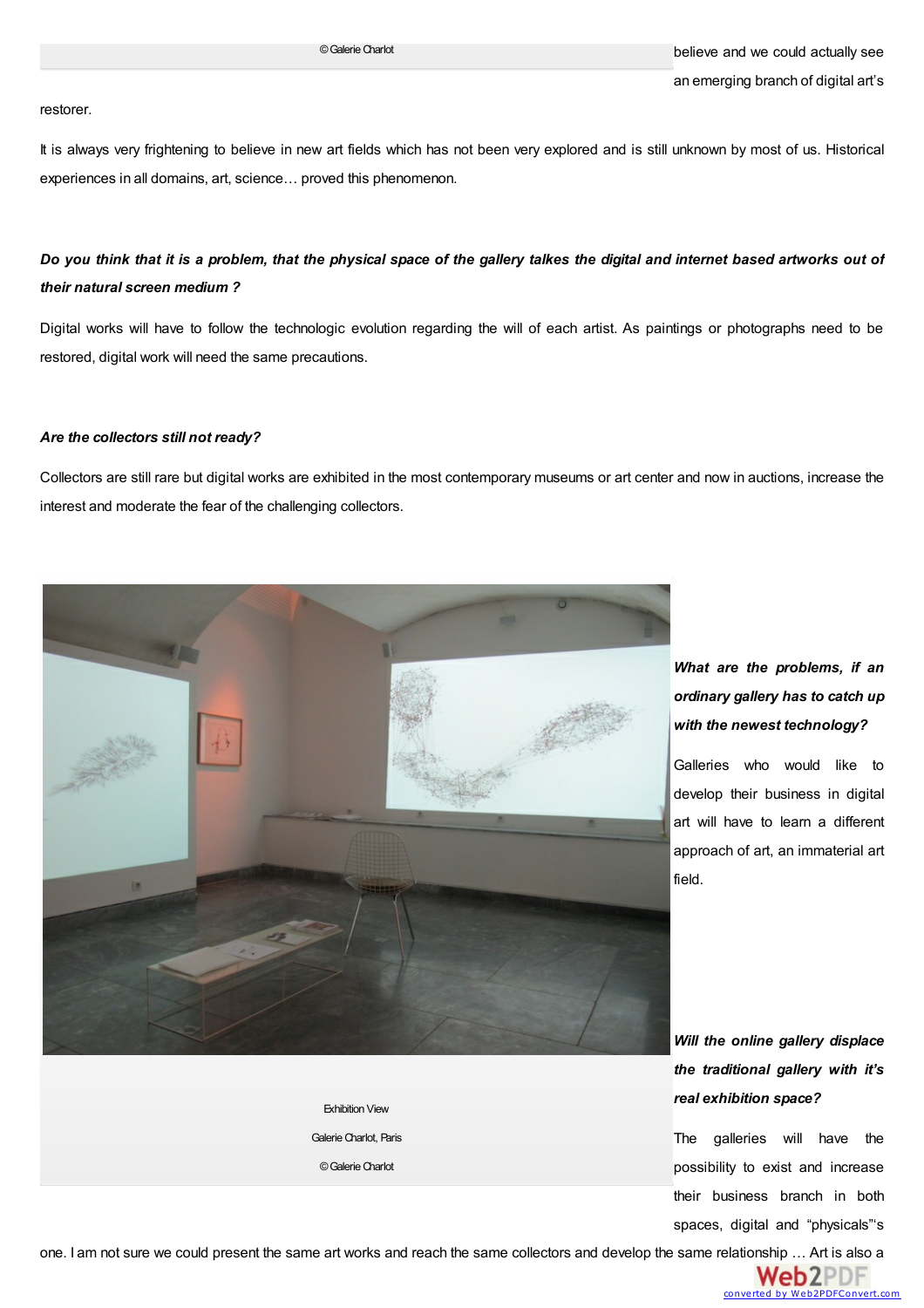

## *Do you expect a change during the next 5 years?*

We are living a very important turn for art regarding the evolution of communications all over the world. Technology will brings us new forms of "art emotions".

*Thank you for your time!*

**GALERIE CHARLOT**

*47 rue Charlot, 75003 Paris, France [www.galeriecharlot.com](http://www.galeriecharlot.com)*



Pinit *<u>Calissing</u>* 

realetd **post**



**[P/ARTProducers](http://www.artandsignature.com/part-producers-artfair-interview/) Artfair | Interview**



**INTERVIEW** with LEE-MORE KOHEN about **YOUNGISRAELIARTWORKS**

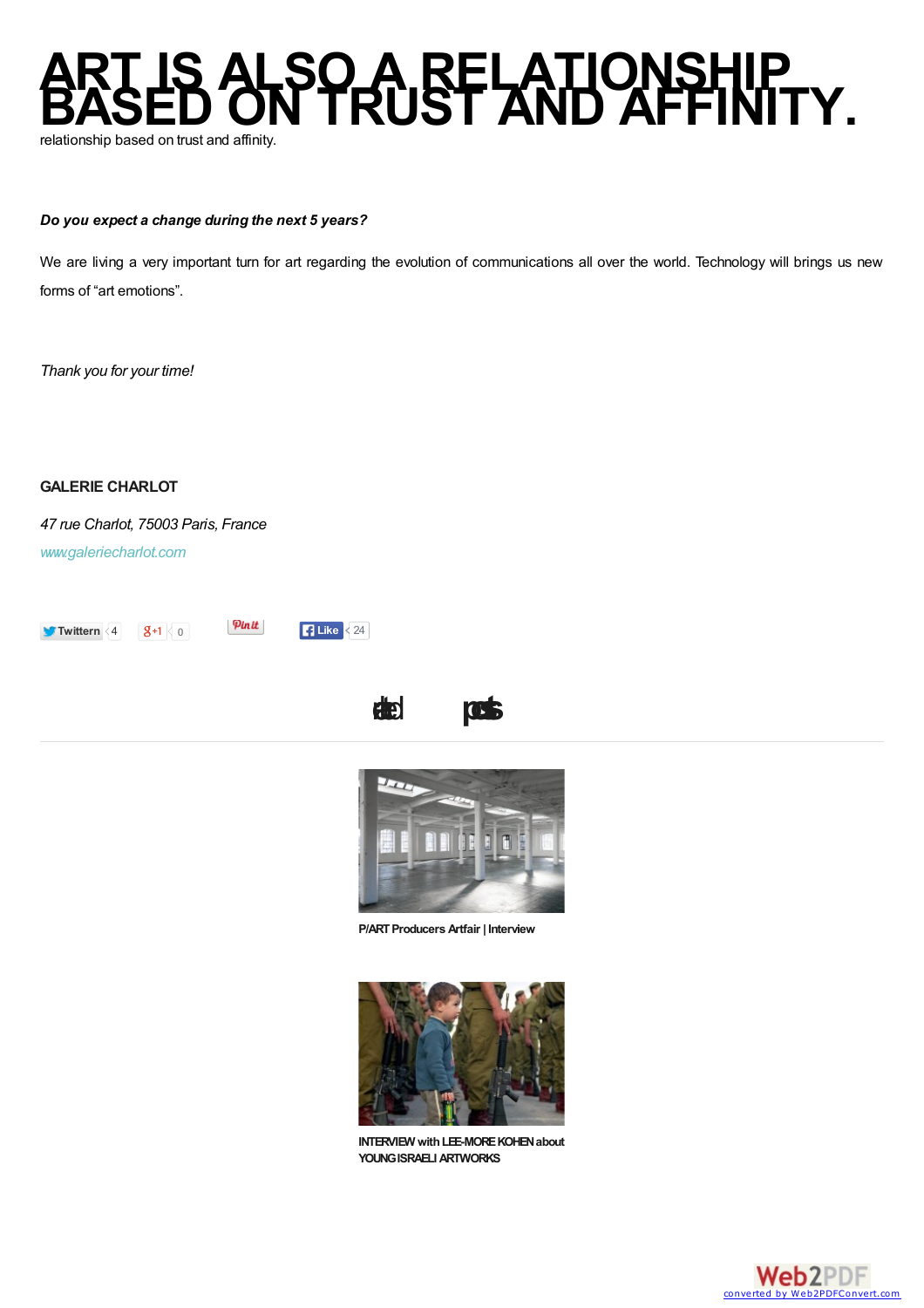<span id="page-3-2"></span><span id="page-3-0"></span>

**GALERIE THADDAEUS ROPAC ABOUT NEW MEDIAART**

#### <span id="page-3-1"></span>**Hinterlasse eine Antwort**

Deine E-Mail-Adresse wird nicht veröffentlicht. Erforderliche Felder sind markiert \*

| E-Mail * | Name * |  |
|----------|--------|--|
|          |        |  |
| Website  |        |  |

#### Kommentar

**Kommentar abschicken**

## « PABLO & PAUL | [INTERVIEW](http://www.artandsignature.com/pablo-paul-interview/) GALERIE [THADDAEUS](http://www.artandsignature.com/galerie-thaddaeus-ropac-new-media-art/) ROPAC ABOUT NEW MEDIA ART





»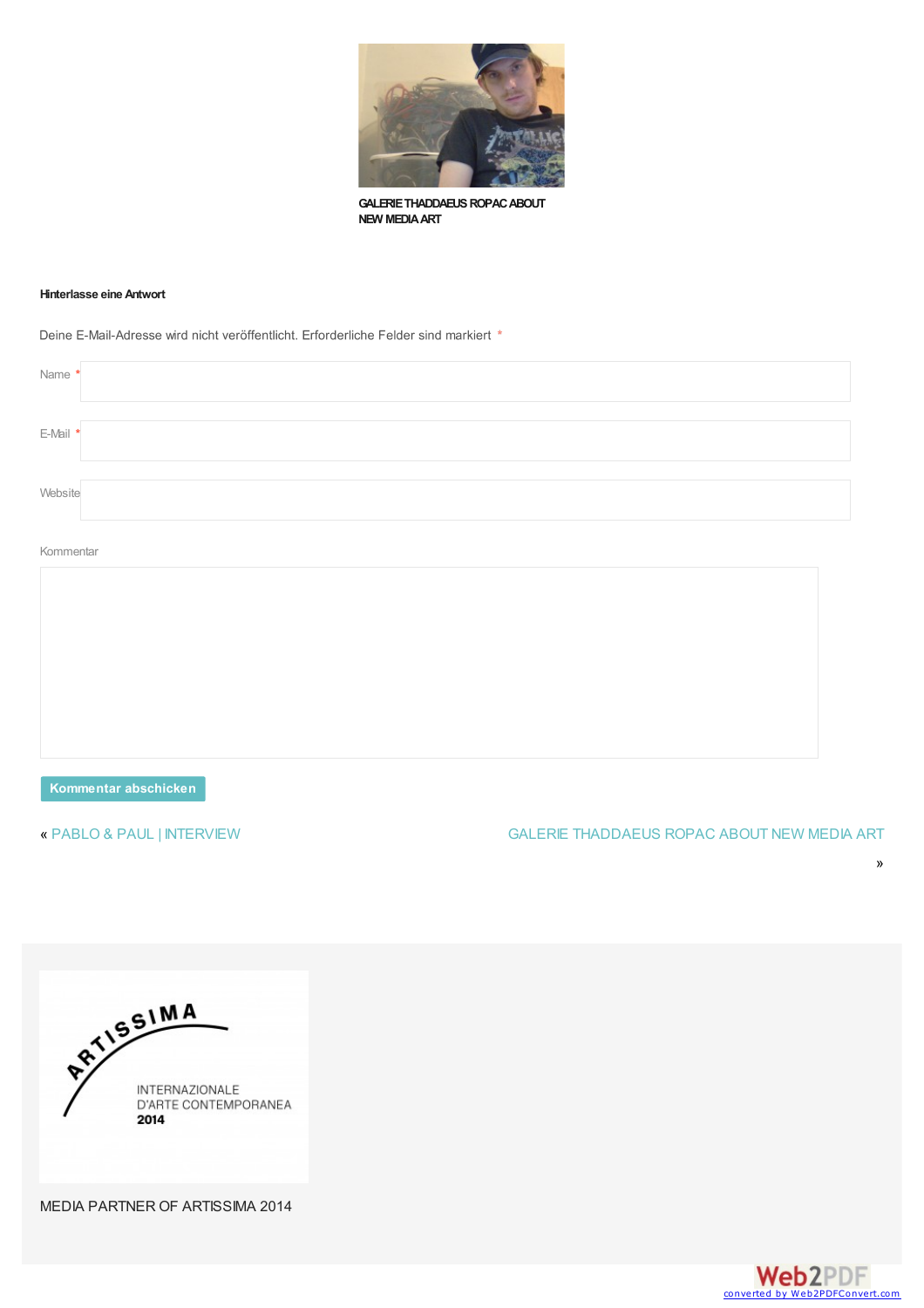| be <sub>min</sub> Balla                                    |  |
|------------------------------------------------------------|--|
| <b>BERLIN</b><br><b>ART</b> <sub>16-21</sub> SEP 2014      |  |
| <b>PROGRAMME AND TICKETS UNDER</b><br>WWW.BERLINARTWEEK.DE |  |

Banner via [adswarm](http://www.adswarm.de)





## **[P/ARTProducers](http://www.artandsignature.com/part-producers-artfair-interview/) Artfair | Interview**

Sep 2 | 701 Views



## **INTERVIEW [withLEE-MOREKOHENabout](http://www.artandsignature.com/interview-lee-kohen-young-israeli-artworks/) YOUNGISRAELIARTWORKS**

Aug 24 | 1694 Views



#### GALERIE THADDAEUS ROPAC ABOUT NEW MEDIA ART

Aug 23 | 1135 Views



## **[VALERIÉHASSON-BENILLOUCHEABOUTNEW](#page-3-2) MEDIAART**

Aug 22 | 841 Views

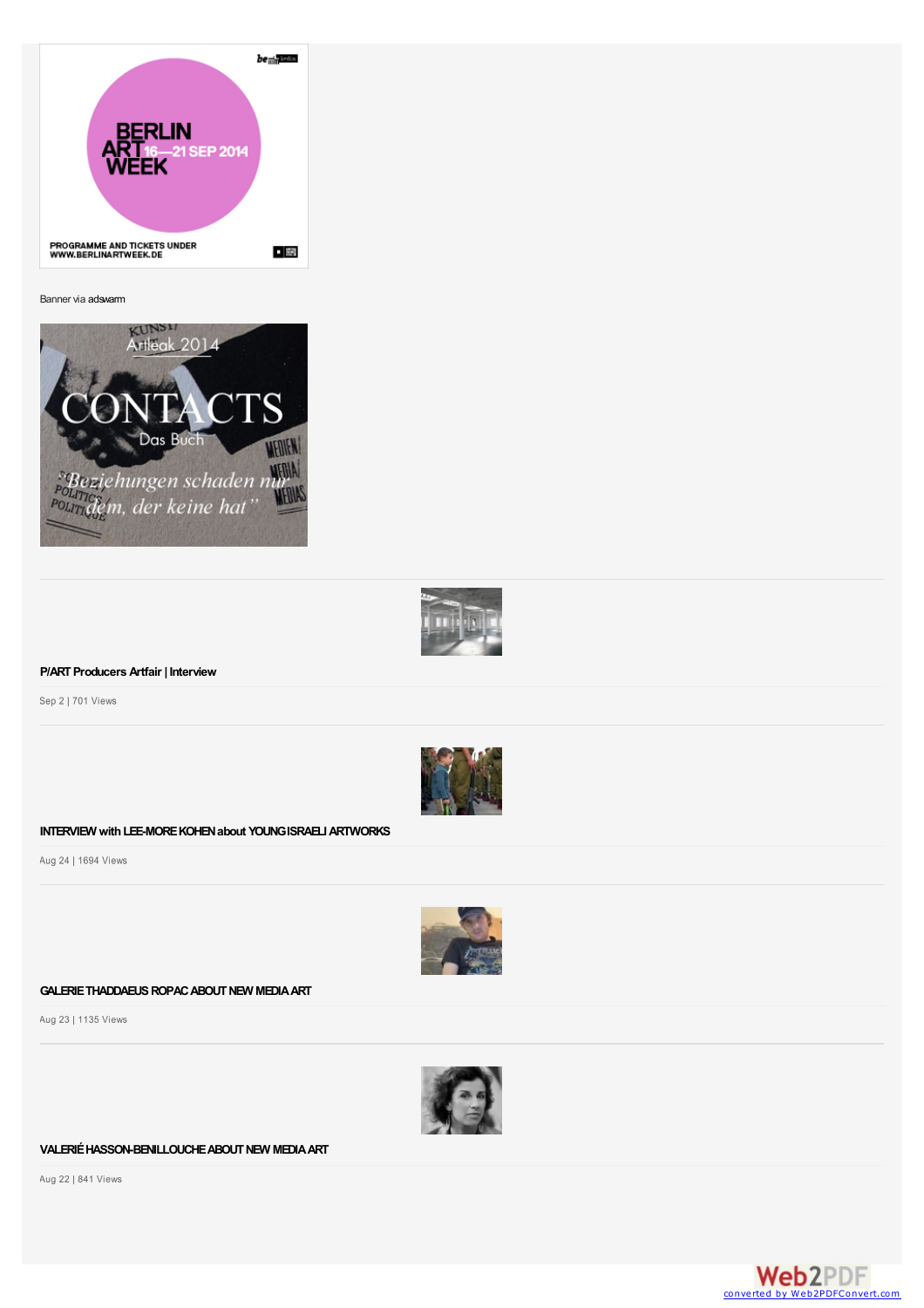

## **[PABLO&PAUL|](http://www.artandsignature.com/pablo-paul-interview/) INTERVIEW**

Aug 19 | 867 Views



## **[OLGAGEORGIEVA|](http://www.artandsignature.com/olga-georgieva-interview/) INTERVIEW**

Aug 14 | 845 Views

## **["DASSYSTEMISTSOWASVONABGEFUCKT"](http://www.artandsignature.com/das-system-ist-von-abgefuckt/)**

Aug 11 | 851 Views



## **[WOHININWIEN?August](http://www.artandsignature.com/wohin-wien-august-2014/) 2014**

Aug 8 | 2067 Views



## **[DIENASEN-DISKUSSION|GELITIN](http://www.artandsignature.com/die-nasen-diskussion-gelitin/)**

Jul 11 | 858 Views



## **[DASCASTELLARTWEEKEND2014](http://www.artandsignature.com/castell-art-weekend-2014/)**

Jul 1 | 1274 Views



## **[WIEÄSTHETISCHISTERINNERUNGUNDBRUTALITÄT?](http://www.artandsignature.com/wie-aesthetisch-ist-erinnerung-und-brutalitaet/)**

Jun 30 | 1093 Views



#### **[PALAISDETOKYO:L'ETATDUCIEL–](http://www.artandsignature.com/palais-de-tokyo-letat-du-ciel-teil-ii/) TEIL...**

Jun 12 | 1359 Views

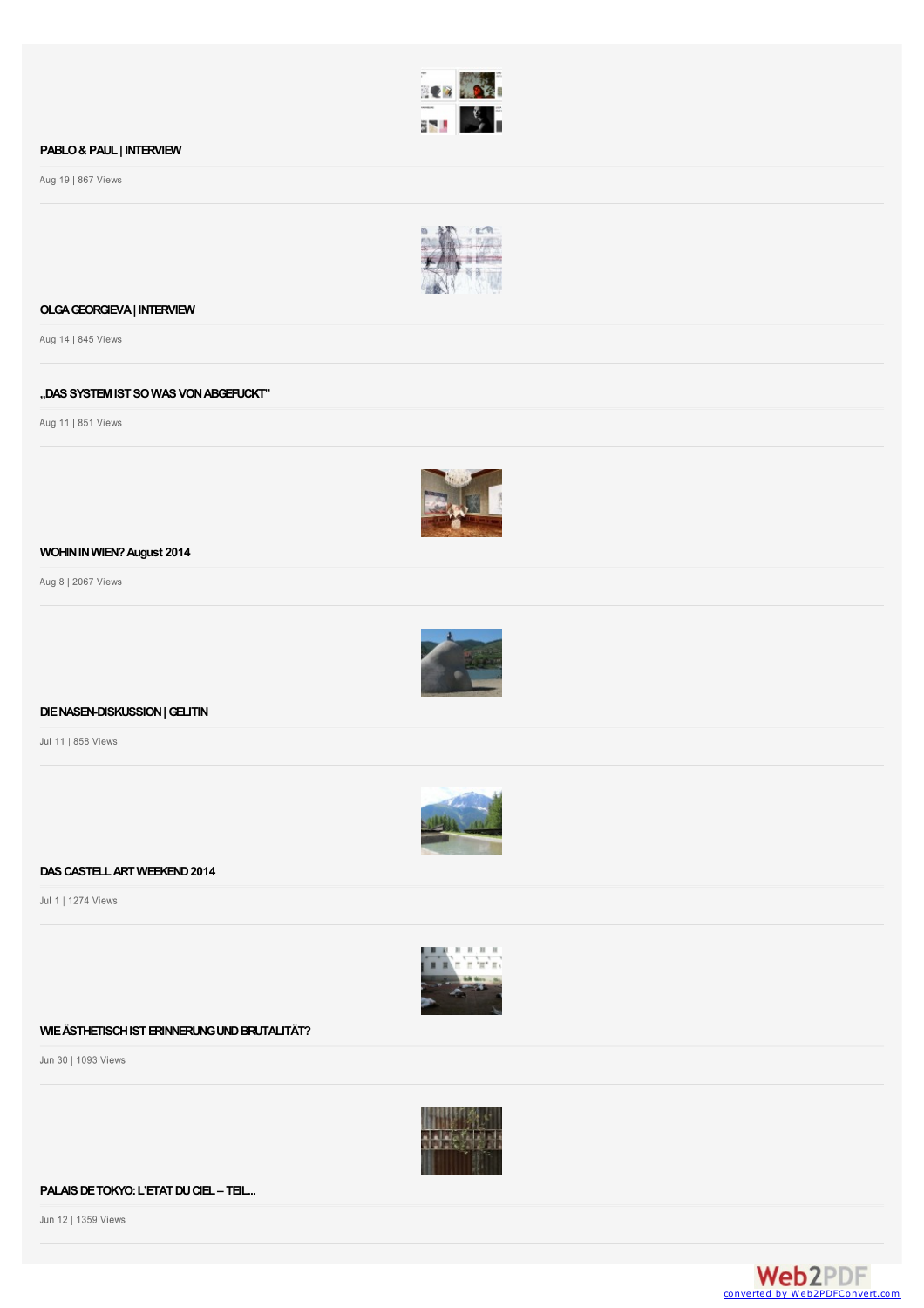

## **INTERVIEW WITH FLAKA HALITI**

Jun 11 | 3139 Views



## **INTERVIEW [MITJOSEFDABERNIG](http://www.artandsignature.com/interview-mit-josef-dabernig/)**

Jun 10 | 1167 Views



#### **BILLVIOLA– [EINERETROSPEKTIVEIMGRANDPALAIS](http://www.artandsignature.com/bill-viola-eine-retrospektive-im-grand-palais/)**

Jun 6 | 1274 Views



## **INTERVIEW WITH MOYRA DAVEY**

Feb 20 | 5967 Views



#### **INTERVIEW MIT TOMAK**

Jan 25 | 2517 Views

**Follow us**